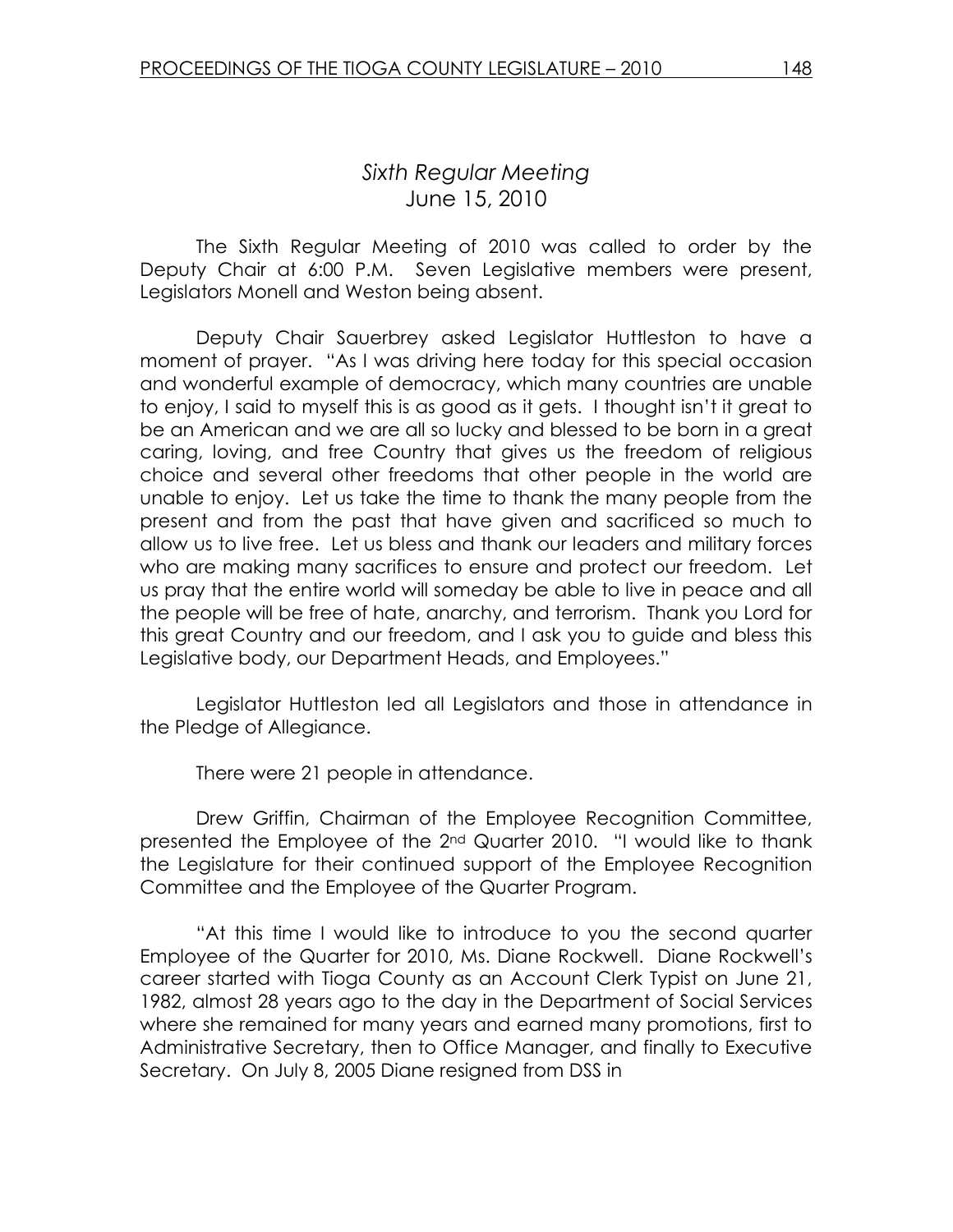order to be appointed to the position of Secretary to the Sheriff on July 9, 2005.

"The Administrative Staff at the Sheriff's Office hold Diane in high esteem. She has a strong work ethic and above all holds exemplary traits such as dependable, reliable, accurate, and efficient, often working late and staying, and coming in early. These and other quality traits lead her nomination to the Leadership Tioga Program which she graduated from in 2008. Diane also served a two-year term on the Employee Recognition Committee.

 "Through the years Diane has made and maintained many friendships with coworkers, always a team player, her infectious laugh, which once resonated throughout the halls of the DSS Office, now is heard in the hollow hallways of the Public Safety building. She and her husband Brian live outside Owego and play an important role as aunt and uncle to nieces Kayla and Kristy. Her ability to multitask also carries over into her home life. In her free time Diane enjoys walking and can be found during her lunch walking the trails behind DSS and around the Public Safety building. She is also an avid fan of two reality shows, Survivor and American Idol, and is addicted to Sudoku puzzles. She even finds some time to bake and garden. Diane you are a true asset to Tioga County and to the Sheriff's Office in which you serve, and we thank you for your continued hard work and dedication."

 Sheriff Gary Howard spoke. "I am going to make it short and sweet because I do not look at Diane as a secretary, I look at her as more as an assistant. She keeps track of me and keeps me on track to where she will be in my office telling me I have minutes to get to a meeting. I pity the next Sheriff if Diane is still there or leaves when I leave, I pity the next Sheriff that has to find somebody that replaces her because it is going to be a hard job and Diane's shoes will be hard to fill.

 "Her laugh, you can hear her laugh, we enjoy it, and the way her face turns red within two seconds, we try to get it every day. I cannot say enough about Diane. She came to us five years ago, worked across the street. When I went through, I think I had about 27 applications for the position. The day that I decided on Diane, Shawn happened to be downstairs. I brought Shawn up and I said Shawn I got good news and I got bad news, what do you want to hear first? He said the good news. I said the good news is we have found a replacement for the Secretary to the Sheriff. He said what is the bad news? I said the bad news it is Diane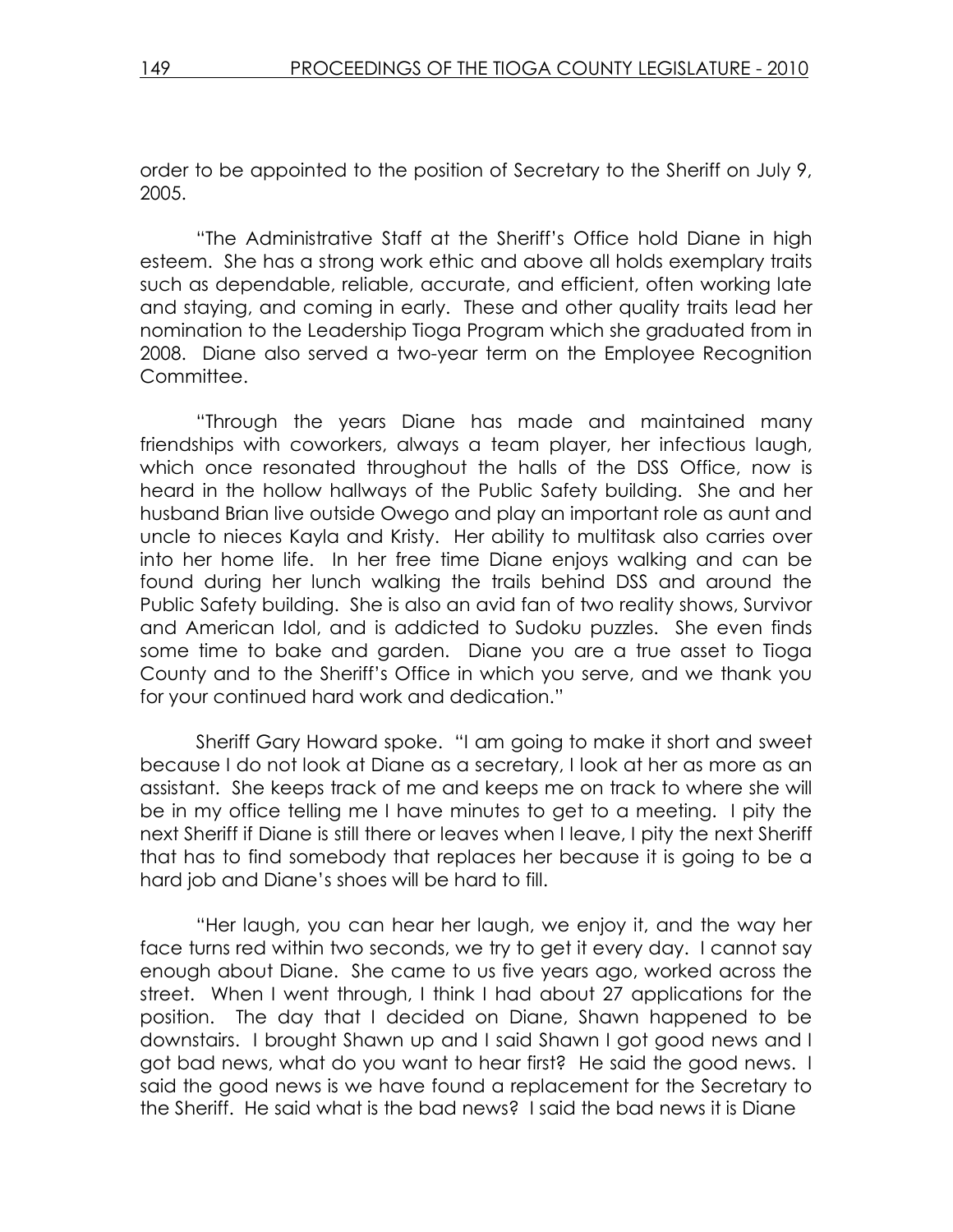Rockwell and all he did was put his hands down and went oh no because this was the time of the transition into the new building and Diane had a huge hand in making that go smoothly. His loss was certainly our gain."

 Shawn Yetter, Commissioner of Social Services spoke. "Thank you Gary for giving me a second to just say a quick word about Diane. Diane did give the Department of Social Services 23 years and she was my Secretary for several years when I was the Director of Administrative Services, and I would echo everything that Gary said. The infectious laugh was something that was so valuable in our Department, although it sometimes got her in trouble, but that is a whole other thing. Kathy and I were trying to think of stories to tell about you, but we cannot tell any of them because we are in mixed company, but Diane this is an honor that is greatly deserved. Gary is right when you left our Department it certainly was our loss, but it was the Sheriff's Department gain, and the great thing is you still are and always have been a great asset to the County, so congratulations Diane."

 Legislator Dick Huttleston spoke. "I would like to congratulate Diane and also apologize because every time I see her I always call her a traitor because we were so unhappy to see her leave the Social Services Department. The only good thing about it is at least she stayed in this County and stayed in one of the other departments versus going somewhere else. She is a wonderful person."

 Deputy Chair Martha Sauerbrey spoke. "I would just reiterate what everybody else said. I just really appreciate you. If I ever want to know what is really going on up there I just call Diane and she gives me the scoop. She is a straight shooter. We really do appreciate all of your years of service and your hard work and dedication, and your sense of humor because your sense of humor and your team playing attitude is what carries you over when times get tough. On behalf of Tioga County and the Legislators we would like to present Diane Rockwell with the Employee of the 2nd Quarter 2010 in appreciation of your service to Tioga County."

 Diane Rockwell spoke. "I have enjoyed working for the County and I cannot believe that I have been with the County for 28 years, and it is a great honor to be receiving this award as Employee of the Quarter for doing a job that I truly enjoy and working with such great coworkers, both at the Sheriff's Department, Social Services, there is a lot of good people there, and also within the County, and I would also like to thank the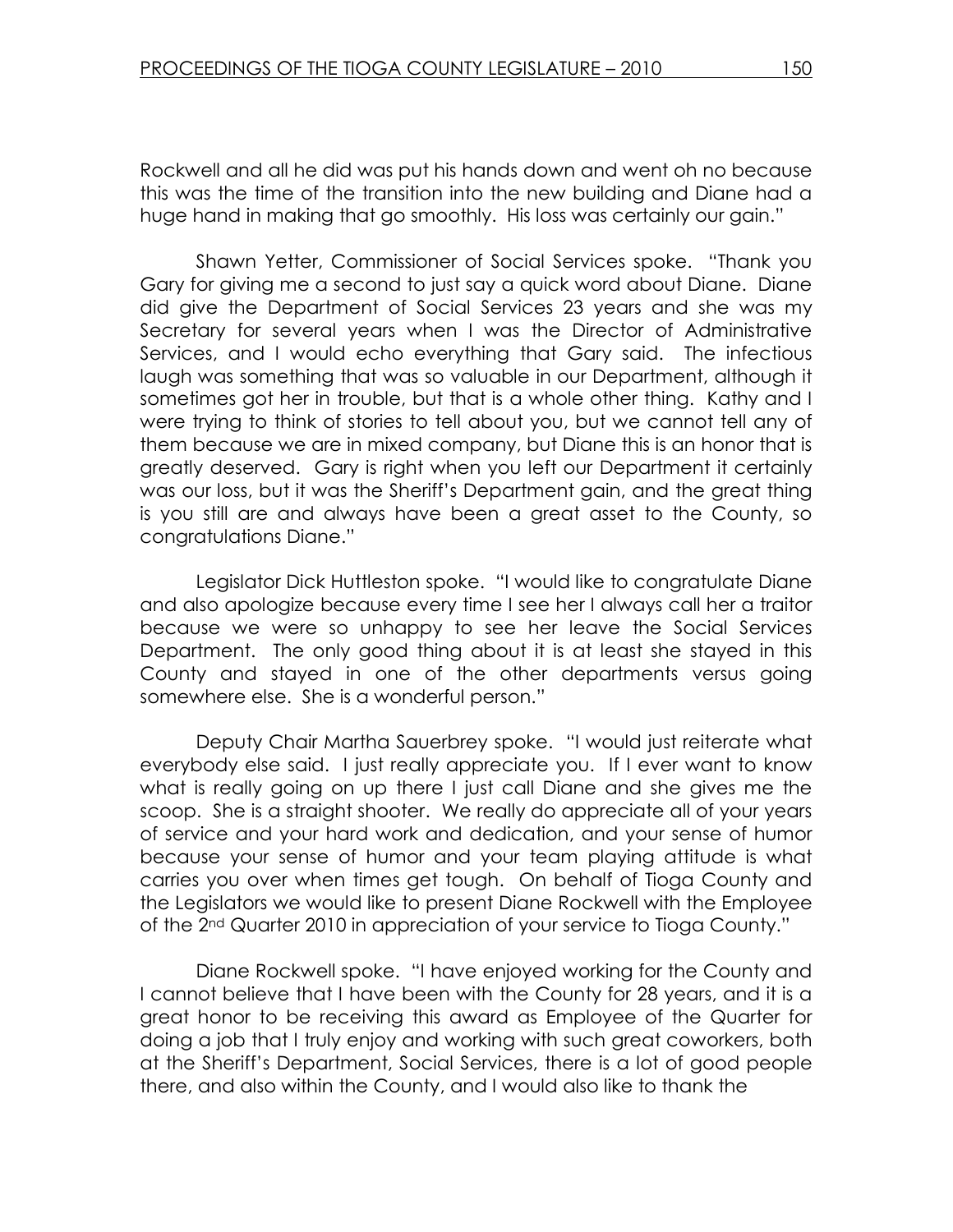Employee Recognition Committee for their dedication and hard work to this program. Thanks."

 Deputy Chair Sauerbrey noted the following Proclamation on the Candor School Envirothon Team.

# Proclamation

WHEREAS: The Envirothon started in 1991 in Tioga County; and

WHEREAS: The Candor School Envirothon Team has won the 2010 Envirothon for the sixth consecutive year and has won seven out of the past eight years; and

WHEREAS: They have also placed in the top three eighteen times of the last twenty years; and

WHEREAS: They have won the National Canon Envirothon several times traveling to Canada, Maine, Arizona, and this year to California; and

WHEREAS: The Tioga County Legislature would like to congratulate Emily Nedrow, Randy Nedrow, Chris Tucker, Allison Wilcox, and Felicia Whatley, and their advisors Jonathon Zisk, Leslie Conners, and Spencer Hunt for this excellent achievement; now therefore

The Tioga County Legislature does hereby Proclaim and designate on behalf of our county and citizens to take this day to honor

The Candor School Envirothon Team

in the County of Tioga, New York, and call upon all of its citizens to join with me in recognizing these outstanding students.

The list of audited bills was submitted and is summarized as follows:

| Description       | <b>Equipment Expense</b> |           |
|-------------------|--------------------------|-----------|
| Legislative Board |                          | 680.49    |
| District Attorney |                          | 2.209.58  |
| Public Defender   |                          | 4,600.85  |
| Assigned Counsel  |                          | 16,895.23 |
|                   |                          |           |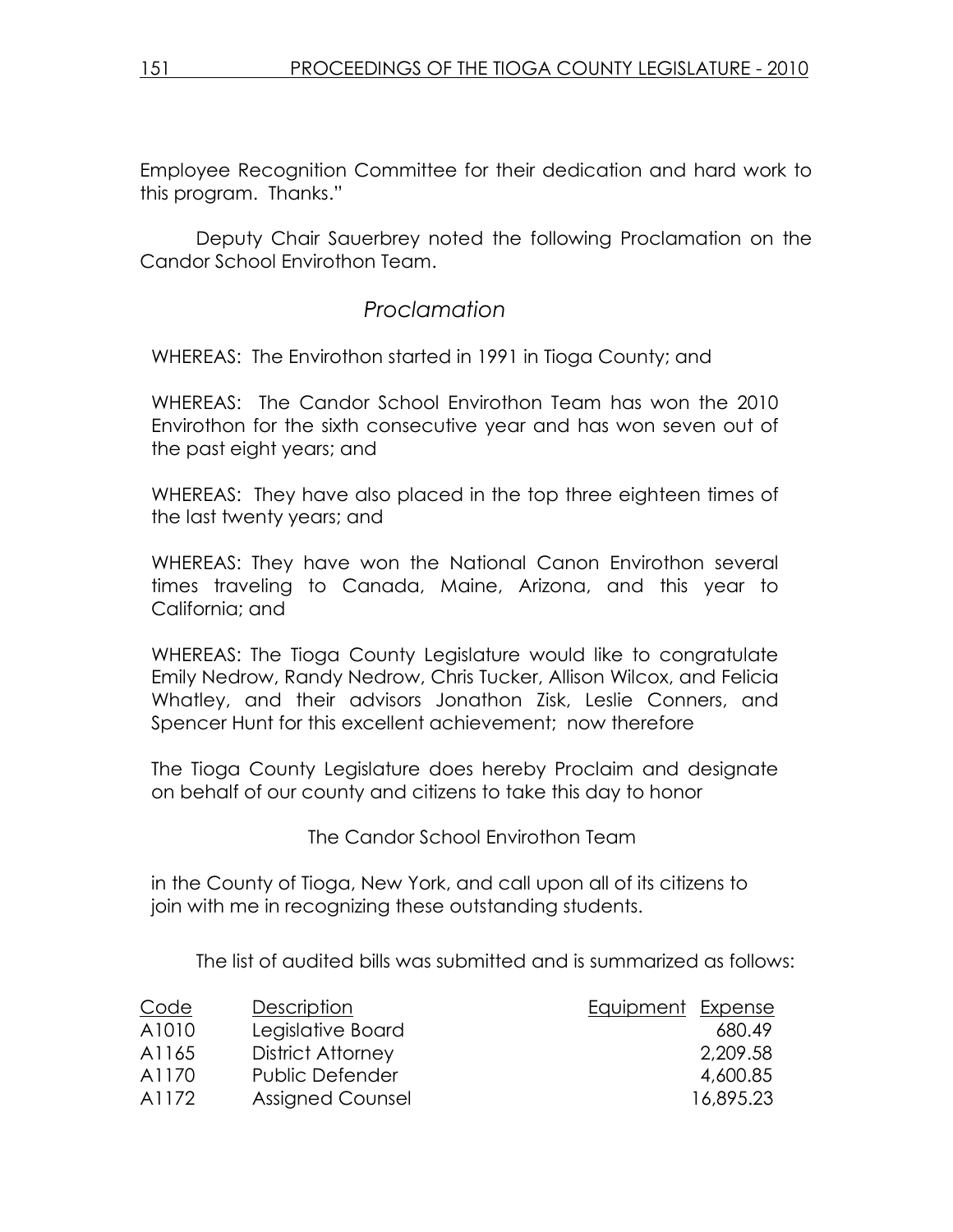| A1185 | <b>Medical Examiners/Coroners</b>        |        | 627.40     |
|-------|------------------------------------------|--------|------------|
| A1325 | <b>Treasurer</b>                         |        | 9,500.00   |
| A1355 | Assessments                              |        | 2,466.98   |
| A1410 | <b>County Clerk</b>                      |        | 728.31     |
| A1411 | Department of Motor Vehicles             |        | 325.17     |
| A1420 | Law                                      |        | 3,830.50   |
| A1430 | Personnel                                |        | 2,060.74   |
| A1450 | Elections                                |        | 1,134.74   |
| A1460 | Records Management                       |        | 35.50      |
| A1620 | <b>Buildings</b>                         |        | 48,613.15  |
| A1680 | Information Technology                   |        | 18,484.24  |
| A2490 | <b>Community College Tuition</b>         |        | 629.33     |
| A2960 | <b>Education of Handicapped Children</b> |        | 127,096.07 |
| A3020 | Public Safety Comm E911 System           |        | 2,484.80   |
| A3110 | <b>Sheriff</b>                           | 757.30 | 15,220.65  |
| A3140 | Probation                                |        | 205.00     |
| A3146 | Sex Offender Program                     |        | 8,766.67   |
| A3150 | Jail                                     | 112.62 | 53,630.59  |
| A3315 | Special Traffic Programs                 |        | 1,068.00   |
| A3410 | Fire                                     |        | 1,279.01   |
| A3640 | <b>Emergency Mgmt Office</b>             |        | 395.79     |
| A4010 | <b>Public Health Nursing</b>             |        | 40,046.87  |
| A4011 | Public Health Administration             |        | 4,362.34   |
| A4012 | <b>Public Health Education</b>           |        | 117.86     |
| A4042 | <b>Rabies Control</b>                    |        | 1,619.74   |
| A4044 | Early Intervention                       | 164.99 | 33,026.37  |
| A4053 | <b>Preventive/Primary Health Svcs</b>    |        | 1,009.29   |
| A4054 | <b>Preventive Dental Services</b>        |        | 814.59     |
| A4062 | Lead Poisoning Program                   |        | 747.50     |
| A4064 | <b>Managed Care-Dental Services</b>      |        | 12,358.81  |
| A4070 | Disease Control                          |        | 3,148.20   |
| A4090 | <b>Environmental Health</b>              |        | 8,040.12   |
| A4210 | Alcohol and Drug Services                |        | 1,027.37   |
| A4309 | Mental Hygiene Co Admin                  |        | 4,324.08   |
| A4310 | <b>Mental Health Clinic</b>              |        | 20,605.12  |
| A4315 | <b>Mental Retardation</b>                |        | 621.24     |
| A4320 | <b>Crisis Intervention Services</b>      |        | 237.56     |
| A4321 | Intensive Case Management                |        | 1,266.41   |
| A6010 | Social Services Administration           |        | 79,945.70  |
| A6422 | Economic Development                     |        | 225.86     |
| A6510 | Veterans' Service                        |        | 2,492.00   |
| A6610 | Sealer Weights/Measures                  |        | 616.37     |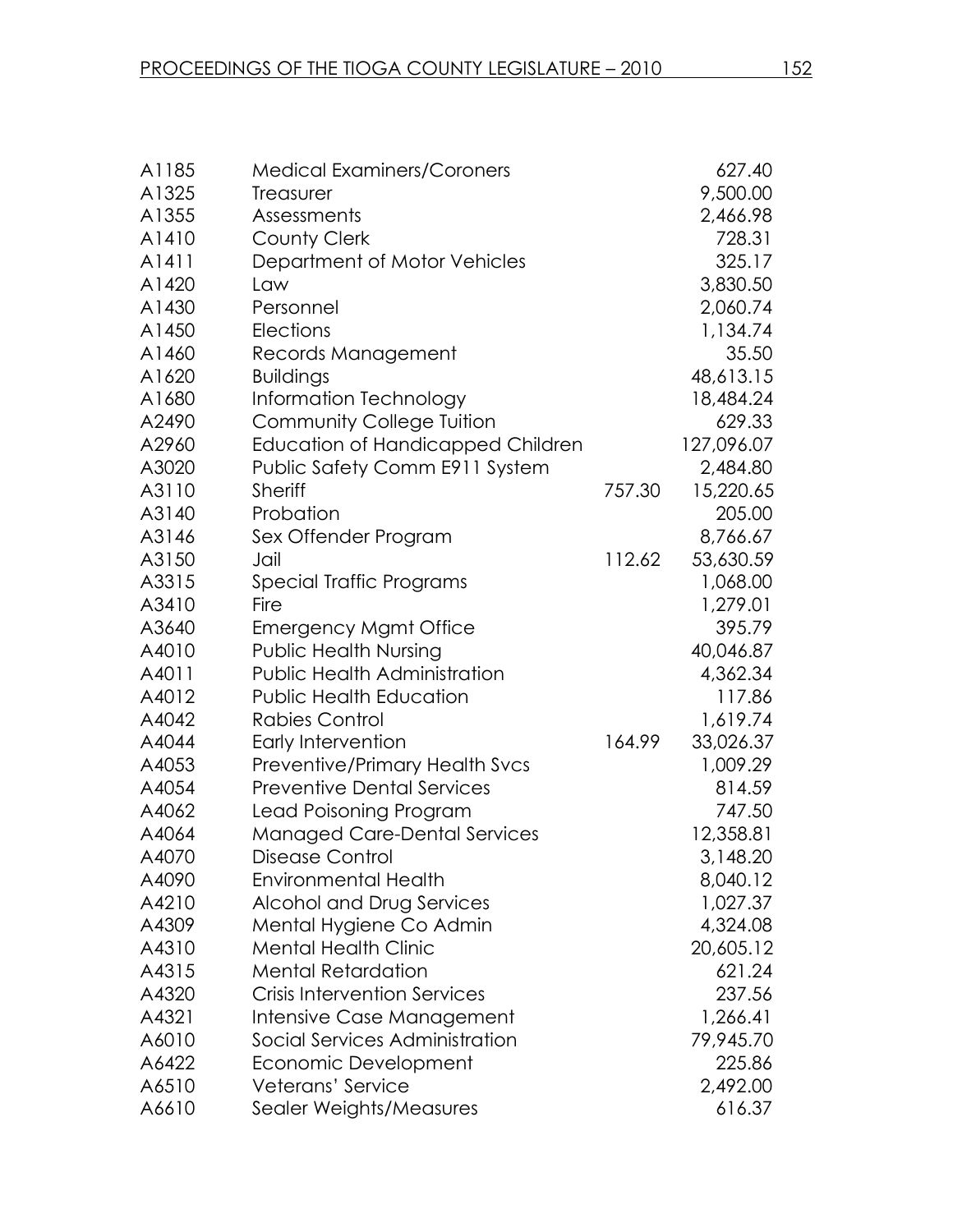| A7310.41                | Youth Programs, Refundable      | 6,636.65       |
|-------------------------|---------------------------------|----------------|
| A8020                   | Planning                        | 68.33          |
| A9060                   | <b>Health Insurance</b>         | 1,537.34       |
| <b>SOLID WASTE FUND</b> |                                 | 51,559.99      |
| <b>COUNTY ROAD FUND</b> |                                 | 12,637.98      |
| SPECIAL GRANT FUND      |                                 | 7,451.26       |
|                         | <b>CONSOLIDATED HEALTH FUND</b> | 70,877.20      |
| <b>CAPITAL FUND</b>     |                                 | 442,800.04     |
|                         | <b>LIABILITY INSURANCE FUND</b> | 176.00         |
| <b>WORKERS COMP</b>     |                                 | 33,928.00      |
| <b>GRAND TOTAL</b>      |                                 | \$1,168,329.89 |

Legislator Oberbeck made a motion to approve the minutes of May 11, 2010, seconded by Legislator Roberts, and carried.

Deputy Chair Sauerbrey made the following appointments:

 County Attorney Search Committee Chair of Finance/Legal Chair of the Legislature Two Legislators Personnel Officer

 Broome-Tioga Workforce Development Board Kathleen Horner, Executive Director Public Sector 7/1/10-6/30/13

Committee meeting reports are on file in the Legislative Clerk's Office and may be procured there by any interested person.

REFERRED TO: THE REFERRED TO: THE REFERRED TO:

RESOLUTION NO. 129-10 ERRONEOUS ASSESSMENT TOWN OF NEWARK VALLEY

 Adoption moved by Legislator McEwen, Seconded by Legislator Oberbeck.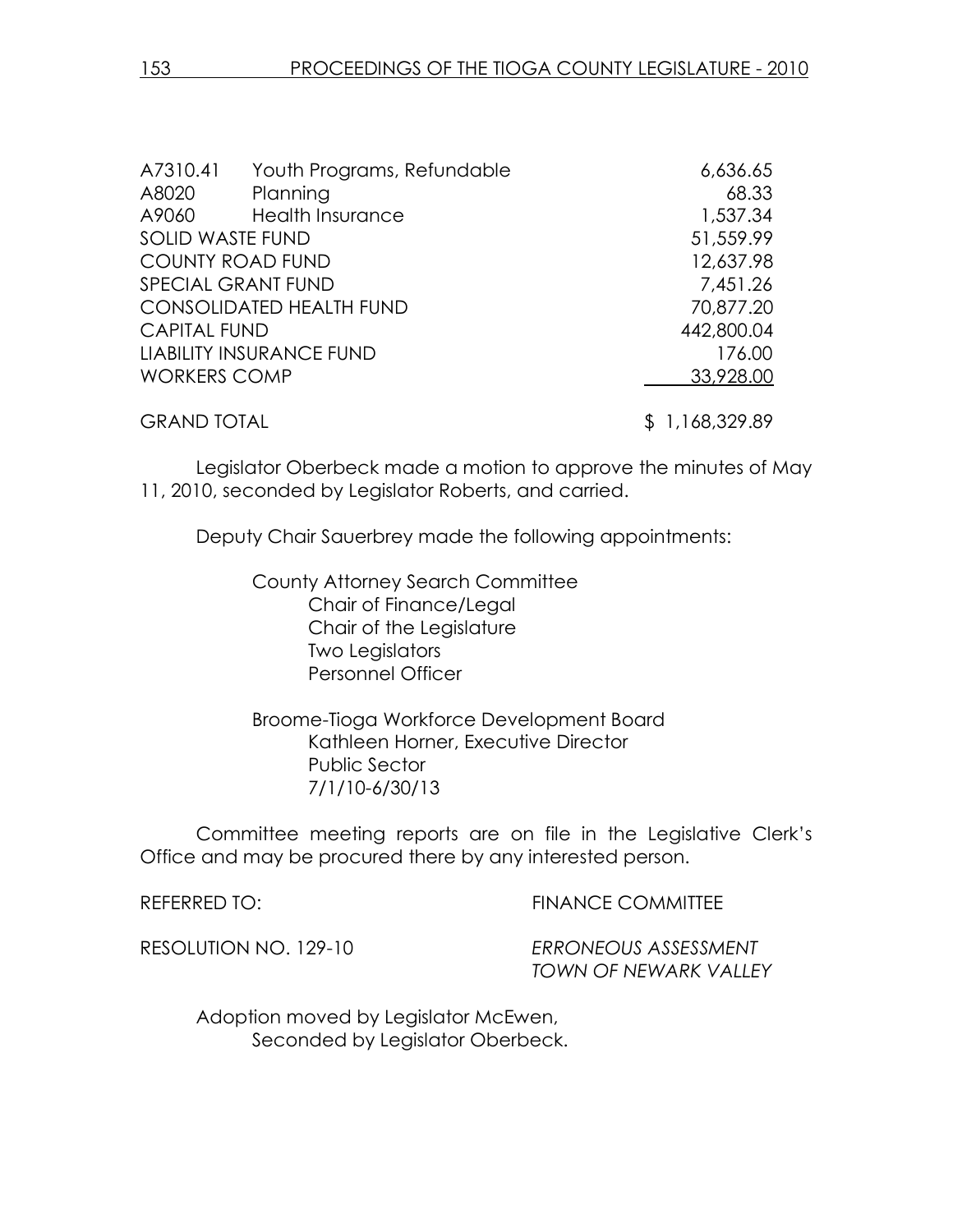WHEREAS: An application for corrected tax roll indicates that property no. 799 assessed to Charles W and Michelle Creeley on the 2010 tax rolls of the Town of Newark Valley is erroneous in that the assessor neglected to remove an 1976 RM5 and an RG4 built in 2000 has less square footage; the assessor having verified the info, has requested that the assessment be reduced from \$205,000 to \$194,700; and

WHEREAS: The 2010 tax bill of \$3,849.52 for property no. 799 was paid to the Town of Newark Valley tax collector on 1/15/2010; be it therefore

RESOLVED: That a refund of \$193.42 be issued to Charles W Creeley for overpayment of the 2010 taxes; and be it further

RESOLVED: That the erroneous town tax of \$51.93 be charged back to the Town of Newark Valley and the erroneous fire tax of \$14.87 be charged back to the Newark Valley Fire District; and be it further

RESOLVED: That the erroneous solid waste tax of \$5.08 be charged back to the Solid Waste Fund; and be it further

RESOLVED: That the erroneous county tax of \$121.54 be charged to the proper account in the records of the County Treasurer

> Roll Call: Ayes 07 Noes 00 Absent 02 CARRIED

REFERRED TO: HEALTH & HUMAN SERVICES COMMITTEE FINANCE COMMITTEE

RESOLUTION NO. 130-10 APPROPRIATION OF FUNDS

SOCIAL SERVICES

 Adoption moved by Legislator Huttleston, seconded by Legislator McEwen.

WHEREAS: Additional funding has been awarded to Tioga County Department of Social Services from the Office of Temporary and Disability Assistance for Transitional Jobs program; and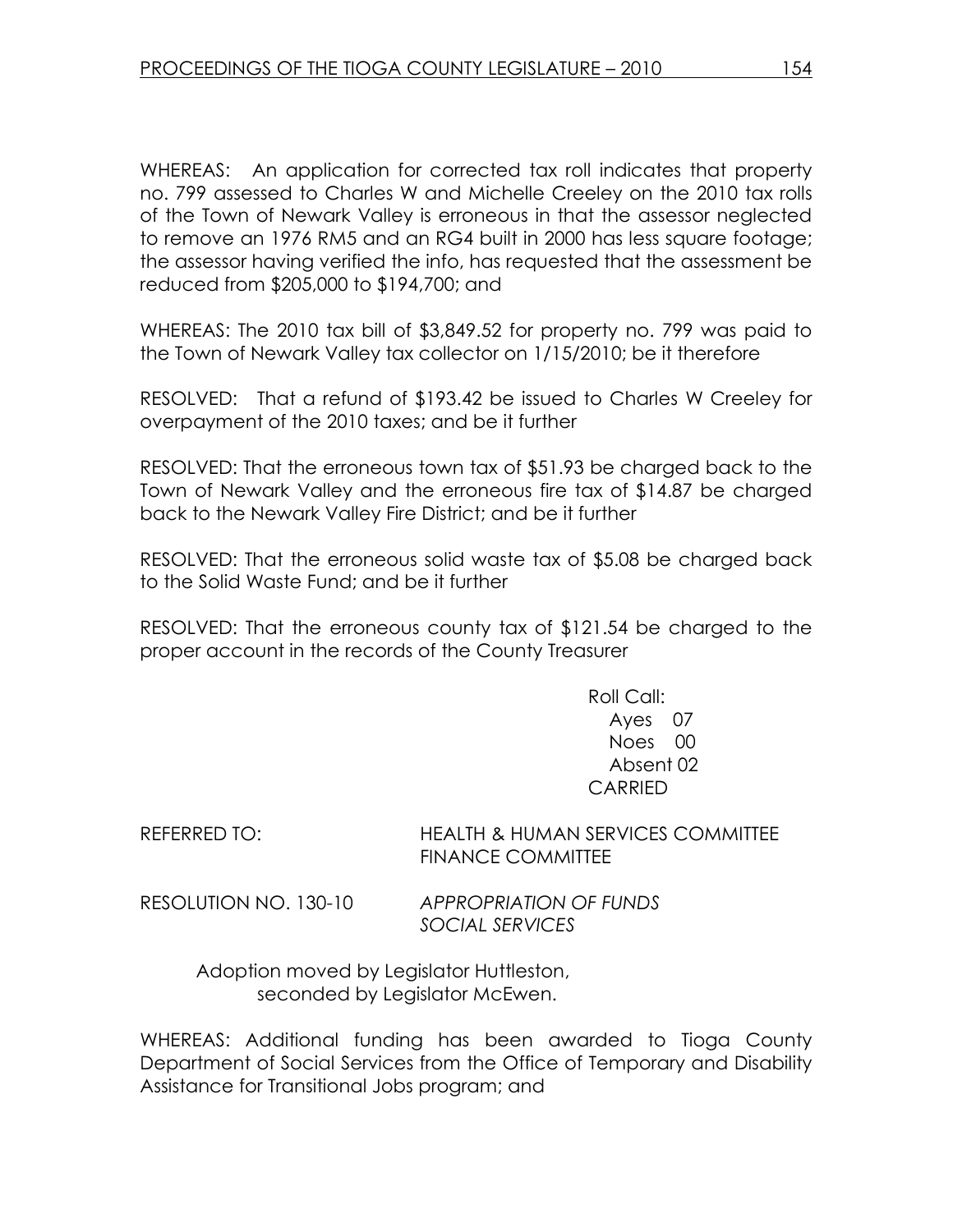WHEREAS: The plan submitted for expenditure of these funds has been approved; and

WHEREAS: Tioga Opportunities, Inc. is contracted to provide Work Experience services; and

WHEREAS: Appropriation of funds requires legislative approval; therefore be it

RESOLVED: That funding be appropriated as follows:

| From: A4610.00 Federal Aid: Administration | \$60,366 |
|--------------------------------------------|----------|
|--------------------------------------------|----------|

To: A6010.40.140 Contracting Services \$ 60,366

 Roll Call: Ayes 07 Noes 00 Absent 02 CARRIED

REFERRED TO: HEALTH & HUMAN SERVICES COMMITTEE FINANCE COMMITTEE

RESOLUTION NO. 131–10 TRANSFER OF FUNDS

PUBLIC HEALTH

 Adoption moved by Legislator Huttleston, Seconded by Legislator Oberbeck.

WHEREAS: The Tioga County Health Department (TCHD) Mobile Dental Services is in need of replacement equipment; and

WHEREAS: TCHD has the funds available for the necessary equipment; and

WHEREAS: The available funding requires transfer to the appropriate budget lines; and

WHEREAS: Transfer of funds requires Legislative approval, therefore be it

RESOLVED: That funds be transferred as follows: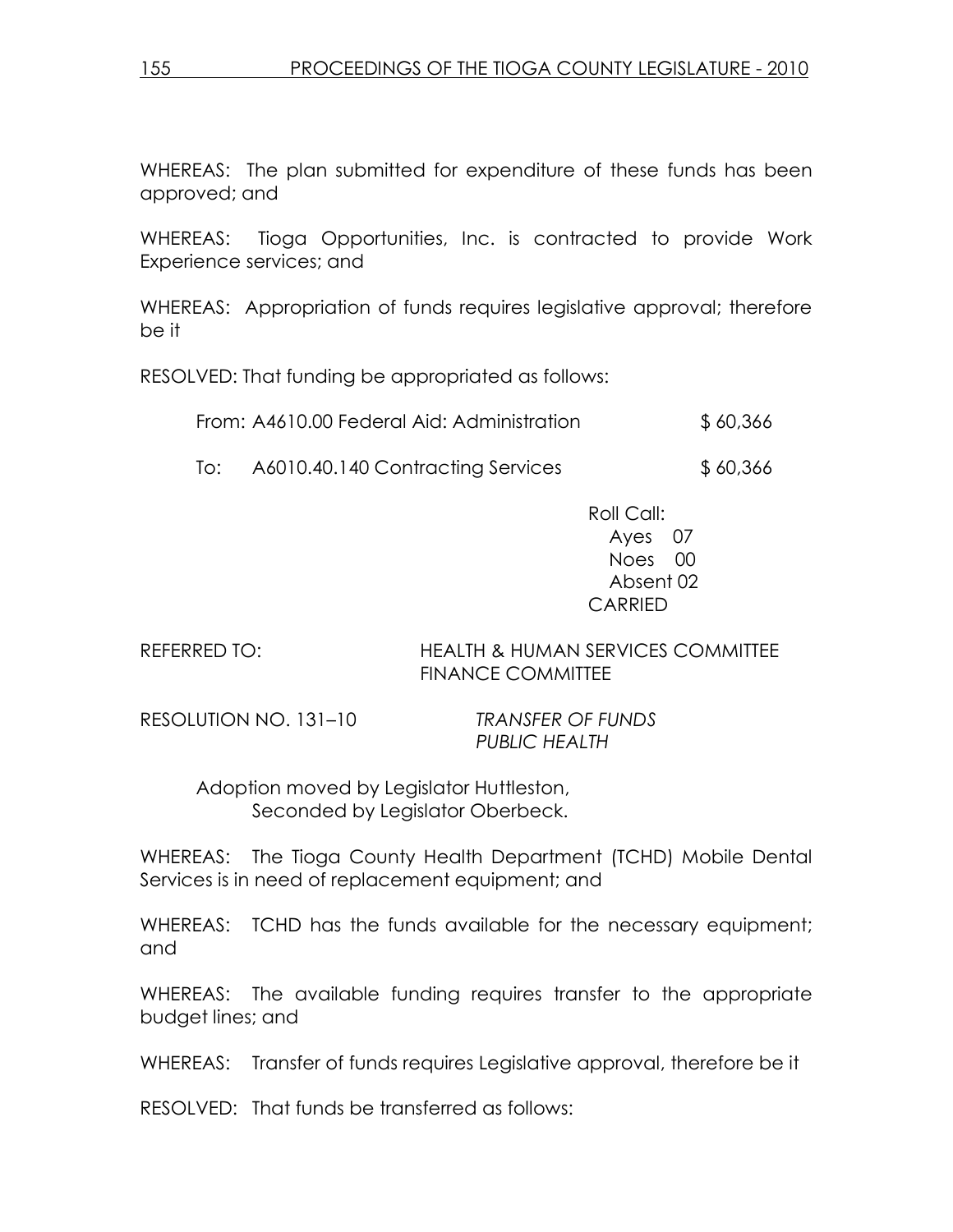| lo: I | From: A4064.40-140 Dental Services Contract Services<br>A9950.93-715 Transfer to Capital-All Other | \$8,000<br>\$8,000 |
|-------|----------------------------------------------------------------------------------------------------|--------------------|
| And,  | From: H5301.30 Interfund Transfer All Other                                                        | \$8,000            |
| lo: I | H4064.21 Capital Equip Dental Services                                                             | \$8,000            |

 Roll Call: Ayes 07 Noes 00 Absent 02 CARRIED

REFERRED TO: LEGISLATIVE WORKSESSION

RESOLUTION NO. 132-10 RESOLUTION IN OPPOSITION OF ASSEMBLY BILL NO. A9911 AND SENATE BILL NO. S6849 AMENDING THE PUBLIC OFFICERS LAW, IN RELATION TO REQUIRING CERTAIN RECORDS WHICH ARE THE SUBJECT OF A DISCUSSION CONDUCTED AT AN OPEN MEETING BE MADE AVAILABLE TO THE PUBLIC

 Adoption moved by Legislator Roberts, Seconded by Legislator McEwen.

WHEREAS: The New York State Assembly and Senate have introduced Assembly Bill No. A9911 and Senate Bill No. S6849 requiring certain Agency records available to the public pursuant to Article Six, as well as any proposed resolution, law, rule, regulation, policy or any amendment thereto, that are scheduled to be the subject of discussion by a public body during an open meeting shall be made available, to the extent practicable, prior to or at the meeting during which such records will be discussed. Such records shall be posted on the website of the agency with which the public body is affiliated, as soon as practicable, but not less than twenty-four hours prior to a meeting during which they will be discussed, and a reasonable number of copies of such records shall be made available, to the extent practicable, at or prior to the meeting, and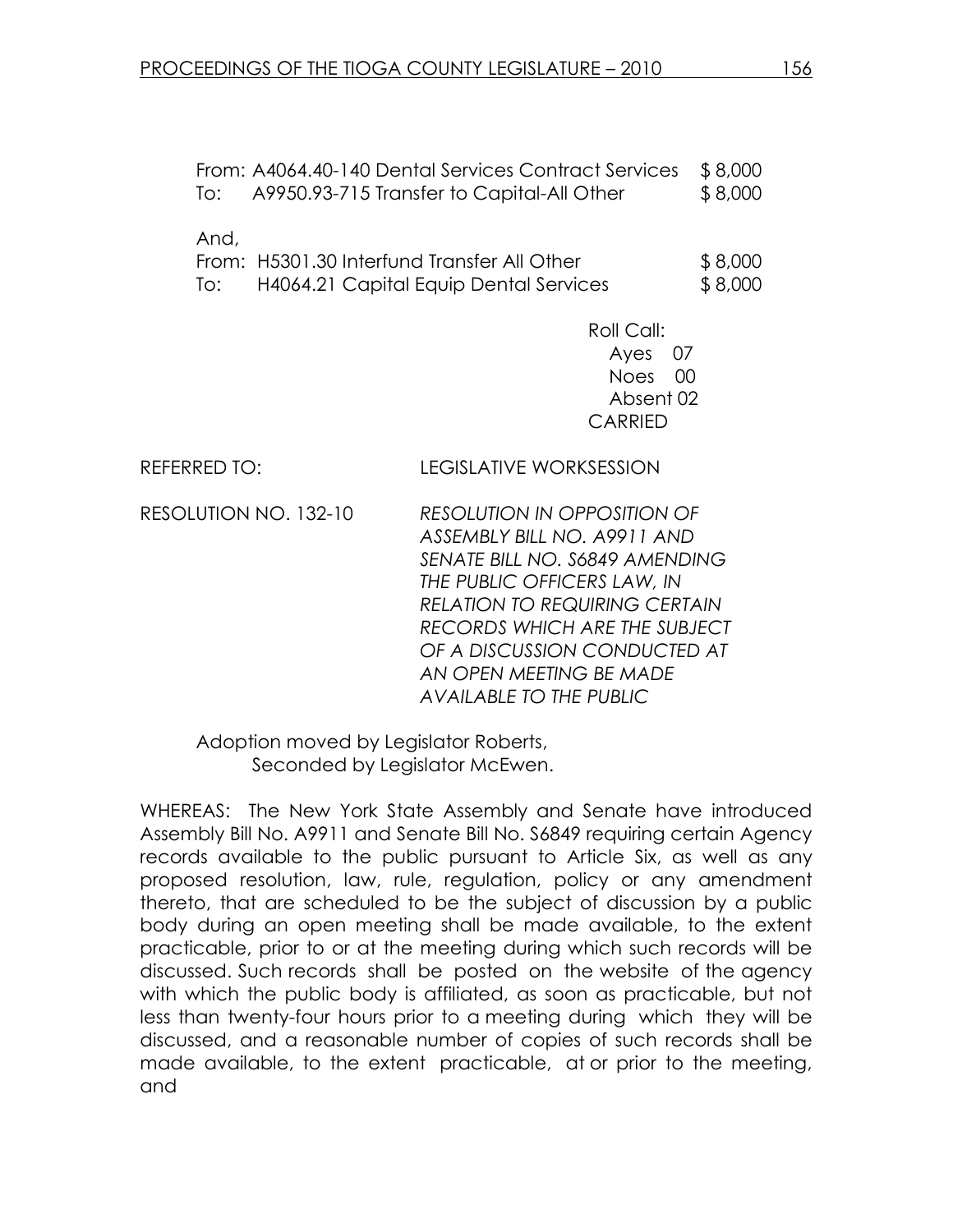WHEREAS: Agencies are already required to make their documents available to the public upon request per the Freedom of Information Law, and

WHEREAS: Said legislation would be a significant burden on staff and resources at the local government level, let alone could cost counties more money to make additional copies and to expand its technology to accommodate such requirement, and

WHEREAS: Said legislation would require all agency boards to make their records available to the public, in which Tioga County has numerous standing committees that this may affect, along with the several legislative committees, and board meetings; and

WHEREAS: Tioga County also consists of municipalities that do not have internet capability, therefore causing them to make paper copies available and causing additional expenses for that municipality; now therefore be it

RESOLVED: That the Tioga County Legislature hereby opposes Assembly Bill A9911 and Senate Bill No. S6849 as it would be a significant burden on staff and resources to comply with this requirement, and be it further

RESOLVED: That a certified copy of this Resolution be sent to Senator Thomas Libous, Assemblymen Gary Finch and Thomas O'Mara, the New York State Association of Counties, and any others deemed necessary.

 On roll call vote on the above resolution, six members voted Aye, Legislator Sullivan voting no, Legislators Monell and Weston being absent, and the resolution was adopted.

| REFERRED TO:          | LEGISLATIVE WORKSESSION                                                                         |
|-----------------------|-------------------------------------------------------------------------------------------------|
| RESOLUTION NO. 133-10 | <b>COMMENTING ON PROPOSED</b><br><b>6 NYCRR PART 247 REGULATIONS</b><br>ON OUTDOOR WOOD BOILERS |

 Adoption moved by Legislator Roberts, Seconded by Legislator Oberbeck.

WHEREAS: The price of home heating fuels has skyrocketed for citizens within Tioga County; and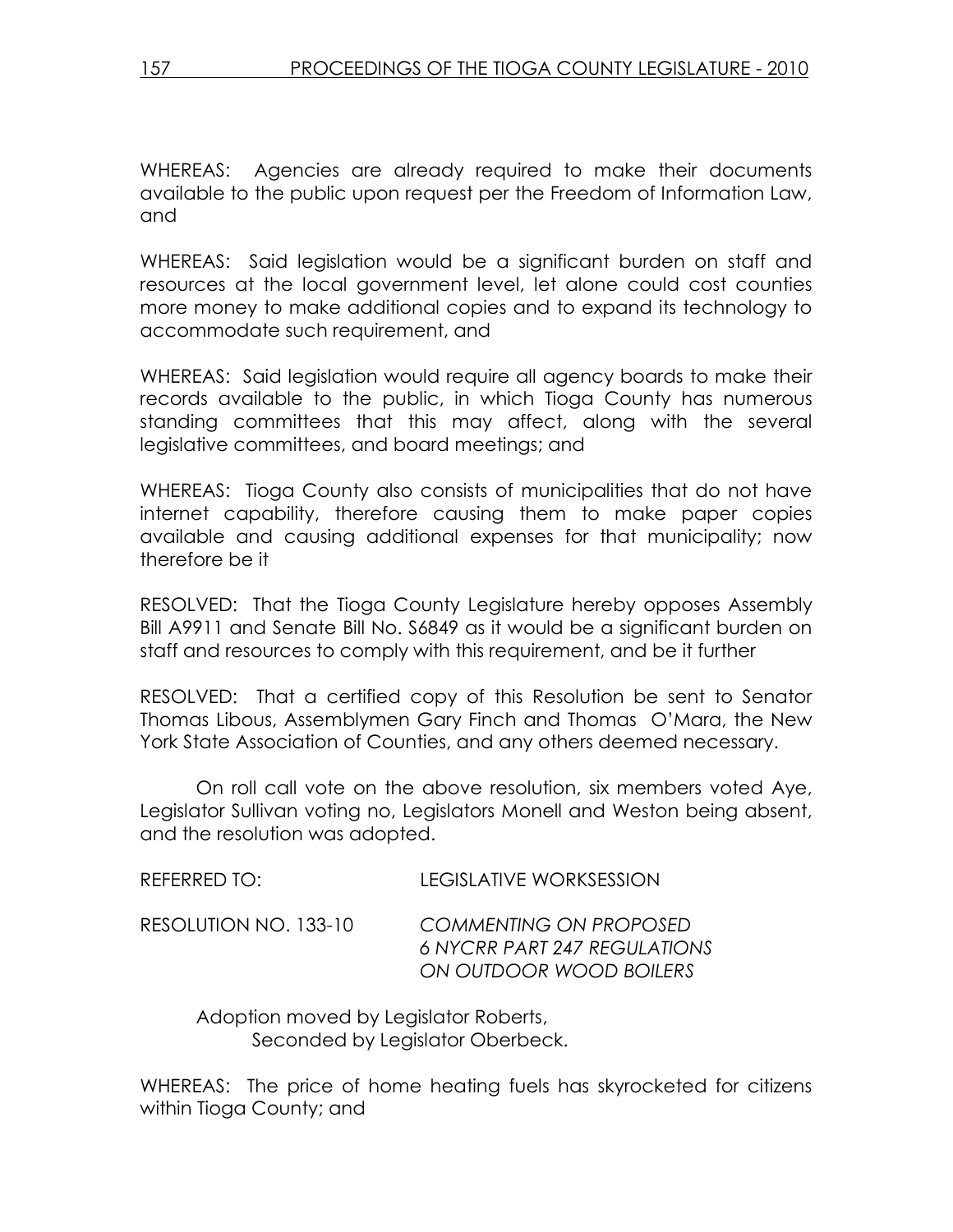WHEREAS: Tioga County has a large population of senior citizens and families on fixed incomes; and

WHEREAS: Outdoor wood boilers (OWBs) can offer a safer alternative to indoor wood stoves and furnaces that can start home fires because of stray sparks or chimney fires; and

WHEREAS: OWBs can provide a cost effective alternative to fossil fuels; and

WHEREAS: OWBs were not made for, and never should have, any solid waste burned in them; and

WHEREAS: No other State has required that existing OWBs be taken out of service; and

WHEREAS: Verifiable complaints should be addressed by higher chimney and proper fuel use requirements; and

WHEREAS: Over the past several years a number of actions have occurred in support of the development of cleaner-burning and more efficient OWB devices, including:

- In August 2005, the then NY Attorney General and 6 other State Attorney Generals, Northeast States for Coordinated Air Use Management (NESCAUM), which was support by the Hearth, Patio & Barbecue Association (HPBA) Outdoor Furnace Manufacturers Caucus, petitioned the United States Environmental Protection Agency (USEPA) to set standards for OWBs
- The EPA Hydronic Heather Phase 2 Program was released in October 2008 and established an emissions reduction program for OWBs
- On August 13, 2009, the New York State Energy Research and Development Authority (NYSERDA) announced \$1.5 Million in funding for developing a High-Efficiency Biomass-Heating Market; and
- The USEPA is currently in the process of establishing nationwide Federal regulations for OWBs that could be promulgated by May 2012 by EPA's most recent schedule made publicly available; and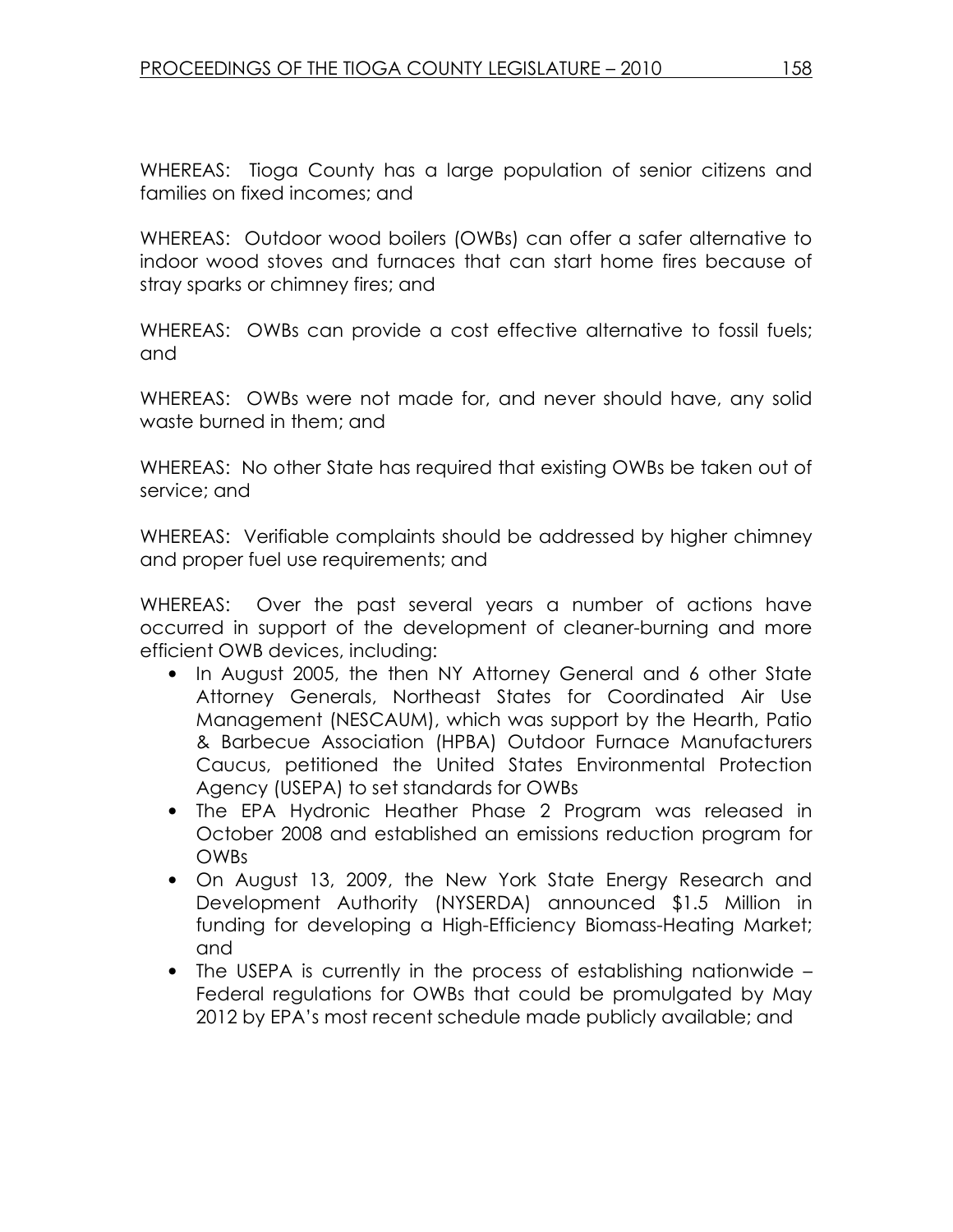WHEREAS: Senator Aubertine has introduced Senate Bill S8061, which supports clean burn regulations, supports restrictions that require new installations to meet EPA standards, defines Outdoor Wood Boiler nuisance violations, asks the DEC to provide public guidance on operation, siting, and stack height, does not require the removal of existing units before the end of their useful life, and allows local governments to establish more stringent regulations; and

WHEREAS: The New York State Department of Environmental Conservation in April, 2010 published and is currently soliciting comments on proposed regulation 6 NYCRR Part 247, Outdoor Wood Boilers; now therefore be it

RESOLVED: That the Tioga County Legislature supports efforts to protect the use of properly operated OWBs that are installed and operated properly, and to protect the property rights of the owners of properly operated OWBs; and be it further

RESOLVED: That the Tioga County Legislature supports the following requirements in the proposed 6 NYCRR, Part 247 regulations:

- Proposed emission limits; and
- New OWBs sold after April 15, 2011 have to meet these proposed emission limits, and any provisions that are consistent with the EPA Hydronic Heater Phase 2 Program and other Northeast State regulations for OWBs including Vermont, Main, New Hampshire, and Massachusetts; and be it further

RESOLVED: That the Tioga County Legislature does not support the following requirements in the proposed DEC Part 247 regulations:

- Requiring the removal of existing OWBs by 2015 or 2020 (depending on when the furnace was purchased but before the end of their useful life) which unreasonably subjects these owners to economic hardship; and
- Any other provisions that are inconsistent with the EPA Hydronic Heater Phase 2 Program and other Northeast State regulations including Vermont, Maine, New Hampshire, and Massachusetts; and be it further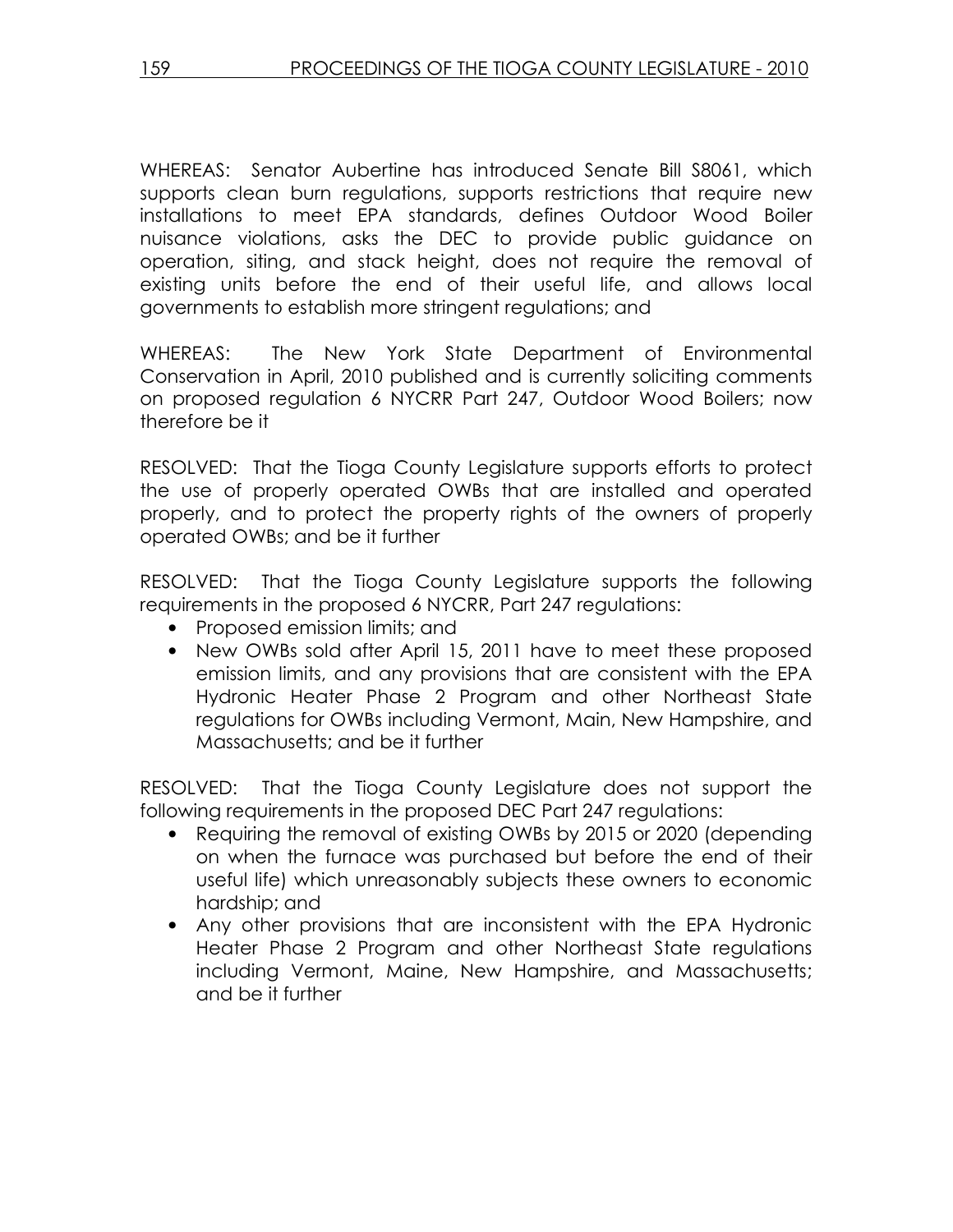RESOLVED: That the Tioga County Legislature requests that Section 247.5 Residential-Size New Outdoor Wood Boilers Paragraph (b) to be amended as follows: Setback. A residential-size new outdoor wood boiler shall be located on the property so as to conform to local zoning and building regulations or no closer than 250 feet from the nearest residence not served by the OWB when located on or adjacent to contiguous agriculture, forested or otherwise uninhabited vacant lands larger than three (3) acres; and be it further

RESOLVED: That the Tioga County Legislature does hereby call on Governor Paterson, both houses of the New York State Legislature, the New York State Association of Counties, and New York State Agencies to support the continued use of, and the development of clean and efficient OWBs, by proposing New York State regulations that are consistent with the USEPA Hydronic Heater Phase 2 Program and other Northeast States including Vermont, Maine, New Hampshire, and Massachusetts; and be it further

RESOLVED: That the Tioga County Legislature supports Senate Bill S8061; and be it further

RESOLVED: That copies of this resolution be forwarded to Governor David Paterson, Attorney General Andrew Cuomo, Senator Darrel Aubertine, Senator Thomas Libous, Assemblyman Gary Finch, all New York State Counties, the New York State Association of Counties, the New York State Association of Towns, and the New York State Department of Conservation.

#### **CARRIED**

| REFERRED TO:          | ED&P LEGISLATIVE COMMITTEE                                                               |
|-----------------------|------------------------------------------------------------------------------------------|
| RESOLUTION NO. 134-10 | SET PUBLIC HEARING FOR THE<br>SUSQUEHANNA HERITAGE AREA<br><b>MANAGEMENT PLAN UPDATE</b> |

 Adoption moved by Legislator Sullivan, Seconded by Legislator Oberbeck.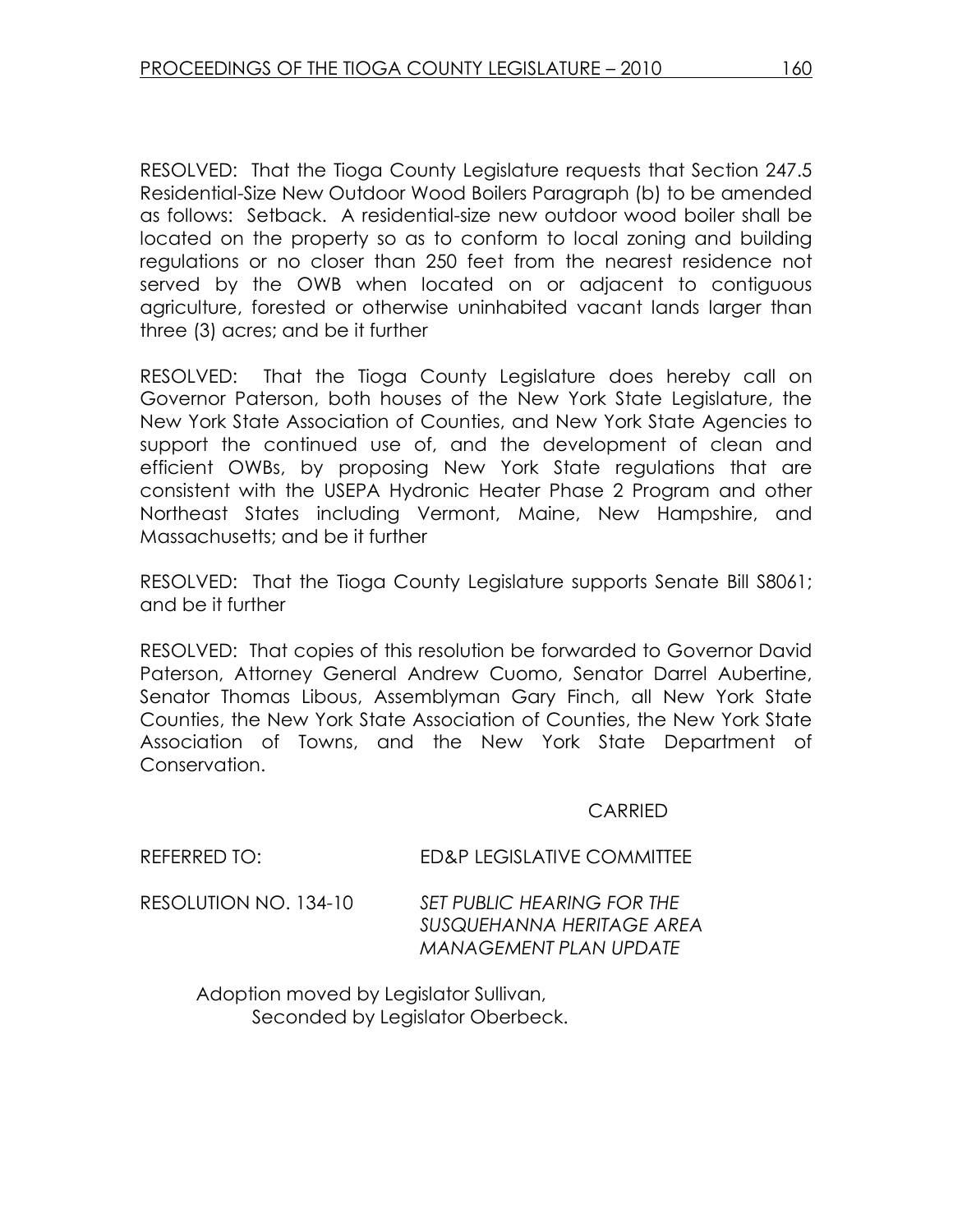WHEREAS: Tioga County Planning and Tourism have been participating for the past two years in a study that recommends the Susquehanna Heritage Area boundary be expanded from its current scope of just Binghamton, Johnson City and Endicott to the entirety of Broome and Tioga Counties; and

WHEREAS: This document is called the Susquehanna Heritage Area Management Plan Update; and

WHEREAS: The current Susquehanna Heritage Area communities have a 20+ year record of successful grant projects under the NYS Heritage Area Program and this designation will give Tioga County, its municipalities and historical/cultural non-profit organizations access to the same annual dedicated allocation of funding for local projects within NYS Heritage areas; and

WHEREAS: The final draft Plan update is now at the stage of seeking public review and comment; and

WHEREAS: A SEQR review is now being conducted on the Plan update which also requires a public hearing; now therefore be it

RESOLVED: That a public hearing will be held on Thursday, July 8, 2010 in the Edward Hubbard Auditorium of the Tioga County Office Building at 56 Main Street, Owego NY at 1:00 pm. All interested parties will be heard by the Tioga County Legislature at this hearing.

CARRIED

| RESOLUTION NO. 135-10 | RESOLUTION TO AUTHORIZE CONTRACT |
|-----------------------|----------------------------------|
|                       | WITH STRATEGIC HEALTH CARE       |
|                       | PROGRAM                          |

REFERRED TO: HEALTH AND HUMAN SERVICES

 Adoption moved by Legislator Huttleston, Seconded by Legislator Oberbeck.

WHEREAS: Tioga County Health Department received funds from Medicare and Medicaid; and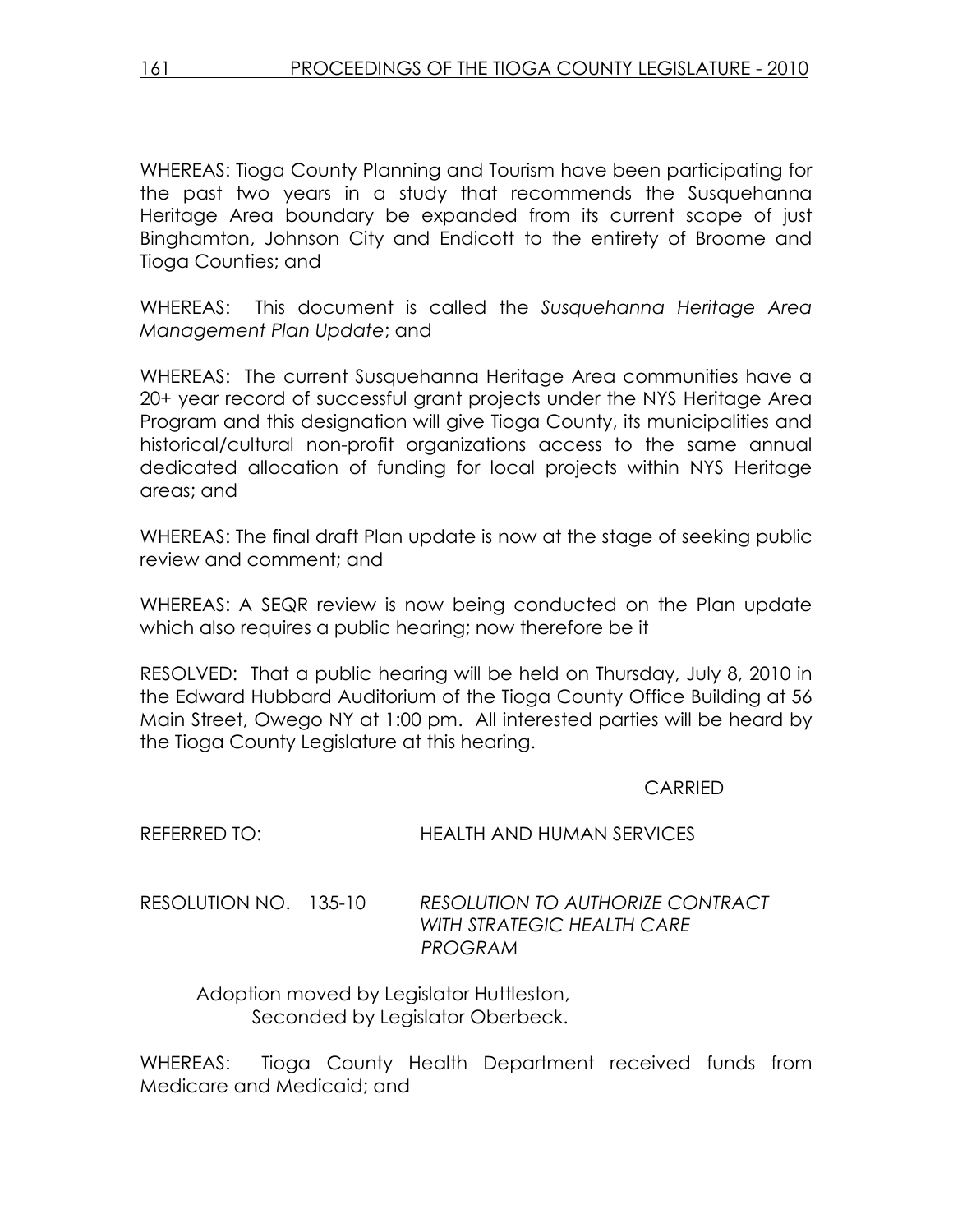WHEREAS: The Tioga County Health Department needs to be certified as a Home Health Agency in order to receive Medicare/Medicaid funds; and

WHEREAS: To maintain its certifications the Health Department needs to meet the requirements of Medicare/Medicaid; and

WHEREAS: Medicare requires that the Home Health Agency do on-going patient satisfactory surveys; and

WHEREAS: Medicare has a list of approved contracts; and

WHEREAS: Tioga County Health Department need to pick from the list of approved Medicare contracts to do the surveys; and

WHEREAS: Tioga County received three quotes; and

WHEREAS: The vendors for the survey will be required to work with our software; and

WHEREAS: The lowest bid was for \$3,840.00; and

WHEREAS: The Health Department has funds available for this contract; therefore be it

RESOLVED: That the Health Director be allowed to enter into a contract with the lowest bidder "Strategic Health Care Program;" and be it further

RESOLVED: That the County Attorney review and approve said contract before signing by the Public Health Director.

> Roll Call: Ayes 07 Noes 00 Absent 02 CARRIED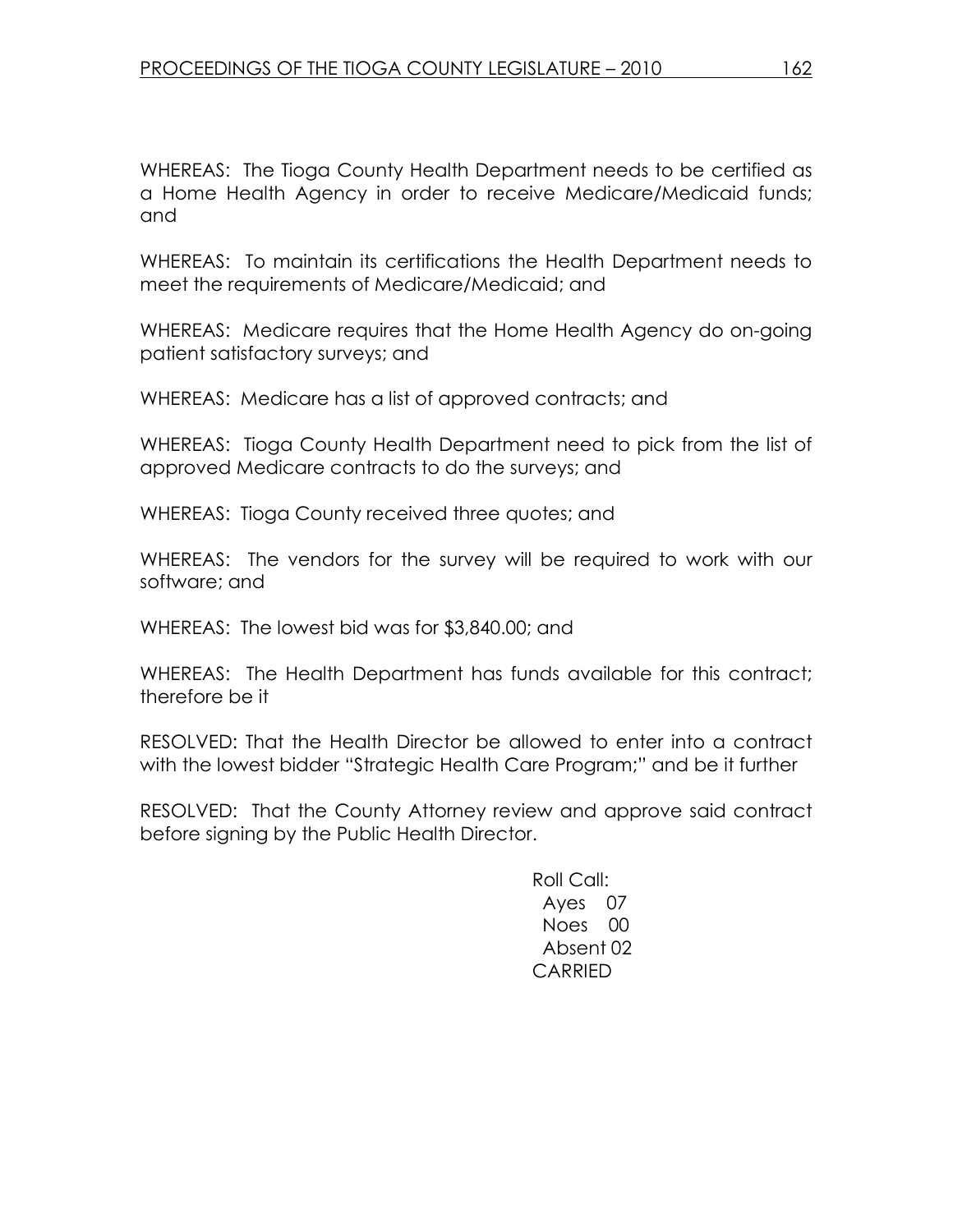REFERRED TO: ED&P COMMITTEE JOB TRAINING COMMITTEE PERSONNEL COMMITTEE

RESOLUTION NO. 136-10 AUTHORIZE CONTRACT KELLY SERVICES TIOGA EMPLOYMENT CENTER

 Adoption moved by Legislator Sullivan, Seconded by Legislator Roberts.

WHEREAS: Broome & Tioga Counties, in partnership through the Broome/Tioga Workforce Development Board, provides for the delivery of employment and training services under the Workforce Investment Act of 1998; and

WHEREAS: The Tioga Employment Center has a need for a Resource Room Aide to assist individuals in the Employment Center's Resource Room with operation of computers and various computer programs, to instruct clients on how to use America's Job Exchange, and to assist clients in accessing employment opportunities; and

WHEREAS: The Employment Center has had a worker assigned by Title V (federal grant program for mature workers) in previous years but the program is not available at this time with the current Title V provider, Tioga Opportunities; and

WHEREAS: Kelly Services was able to provide such services for the Tioga Employment Center, from July 1, 2009 to June 30, 2010 and said contract is to be funded entirely by the Workforce Investment Act and can continue to do so; and

WHEREAS: The funds necessary for said contract were included in the WIA PY 2010 Budget under the WIA Grant; and

WHEREAS: The Supervisor of the Tioga Employment Center is authorized to enter into such contract as indicated; and

WHEREAS: Said contract would provide for compensation at the hourly rate of \$12.52 per hour at a maximum of 27 hours per week; and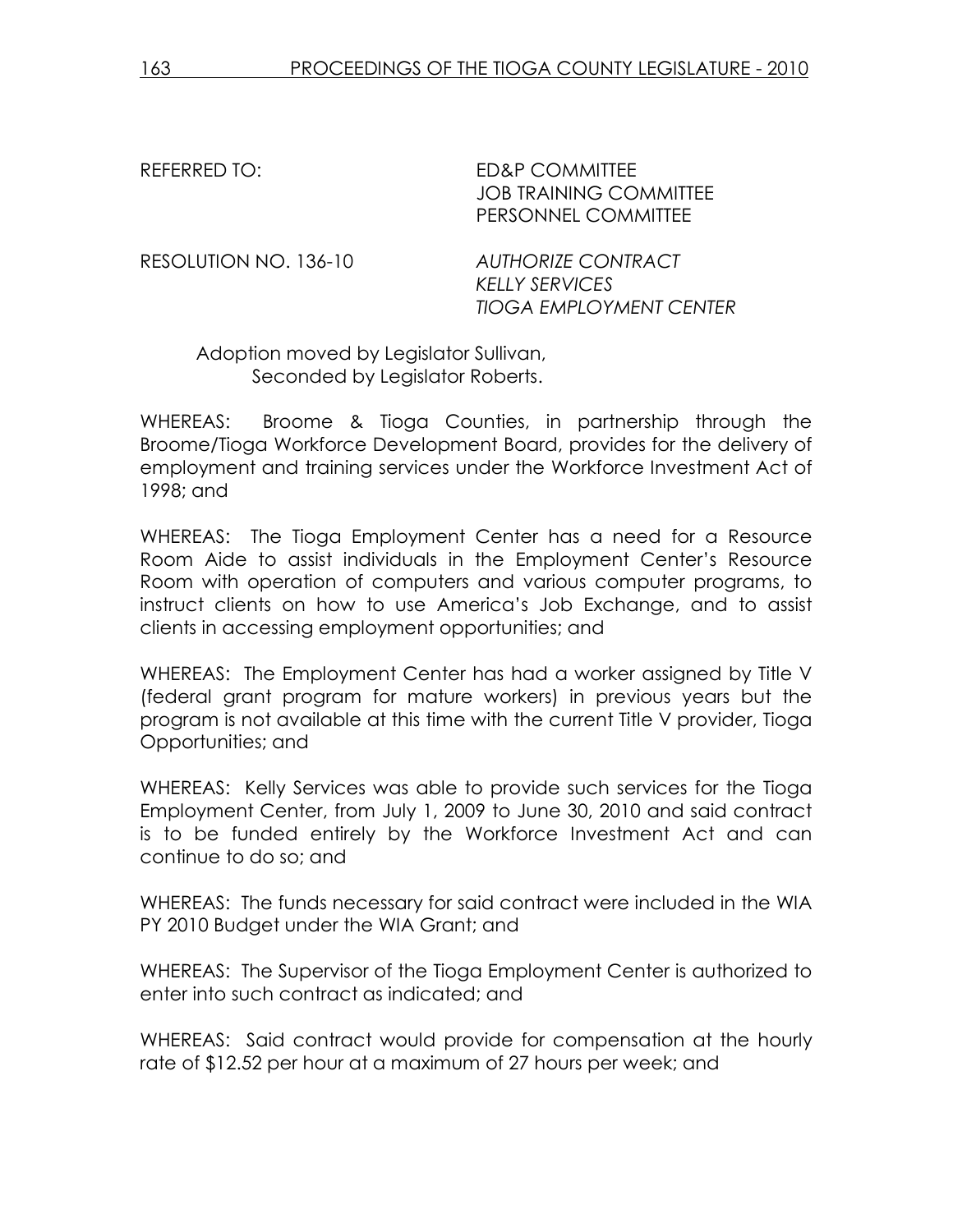WHEREAS: The contract has been reviewed and approved by the County Attorney; therefore be it

RESOLVED: That the Tioga County Legislature authorize the Supervisor of Employment and Training to enter into a contract with Kelly Services at the hourly NYS Contract rate of \$12.52 per hour, at a maximum of 27 hours per week, effective July 1, 2010 through June 30, 2011.

> Roll Call: Ayes 07 Noes 00 Absent 02 CARRIED

### REFERRED TO: HEALTH AND HUMAN SERVICES COMMITTEE FINANCE COMMITTEE PERSONNEL COMMITTEE

### RESOLUTION NO. 137-10 RESOLUTION TO AUTHORIZE CONTRACT WITH KIM KAVULICH AND TRANSFER OF FUNDS HEALTH DEPARTMENT

## Adoption moved by Legislator Huttleston, Seconded by Legislator Sullivan.

WHEREAS: Tioga County Health Department (TCHD) has a staff vacancy in the position of Public Health Educator, and is not currently seeking approval to backfill the position; and

WHEREAS: TCHD, as a result of the staff vacancy, is in need of contractual services for the planning/coordinating of their Health Carnival this summer; and

WHEREAS: County Policy 46 outlines the procedure for contractual hires; and

WHEREAS: TCHD has identified Kim Kavulich as a qualified contractor to provide the services; and

WHEREAS: TCHD has funds available for the contract and Kim Kavulich is willing to provide services; and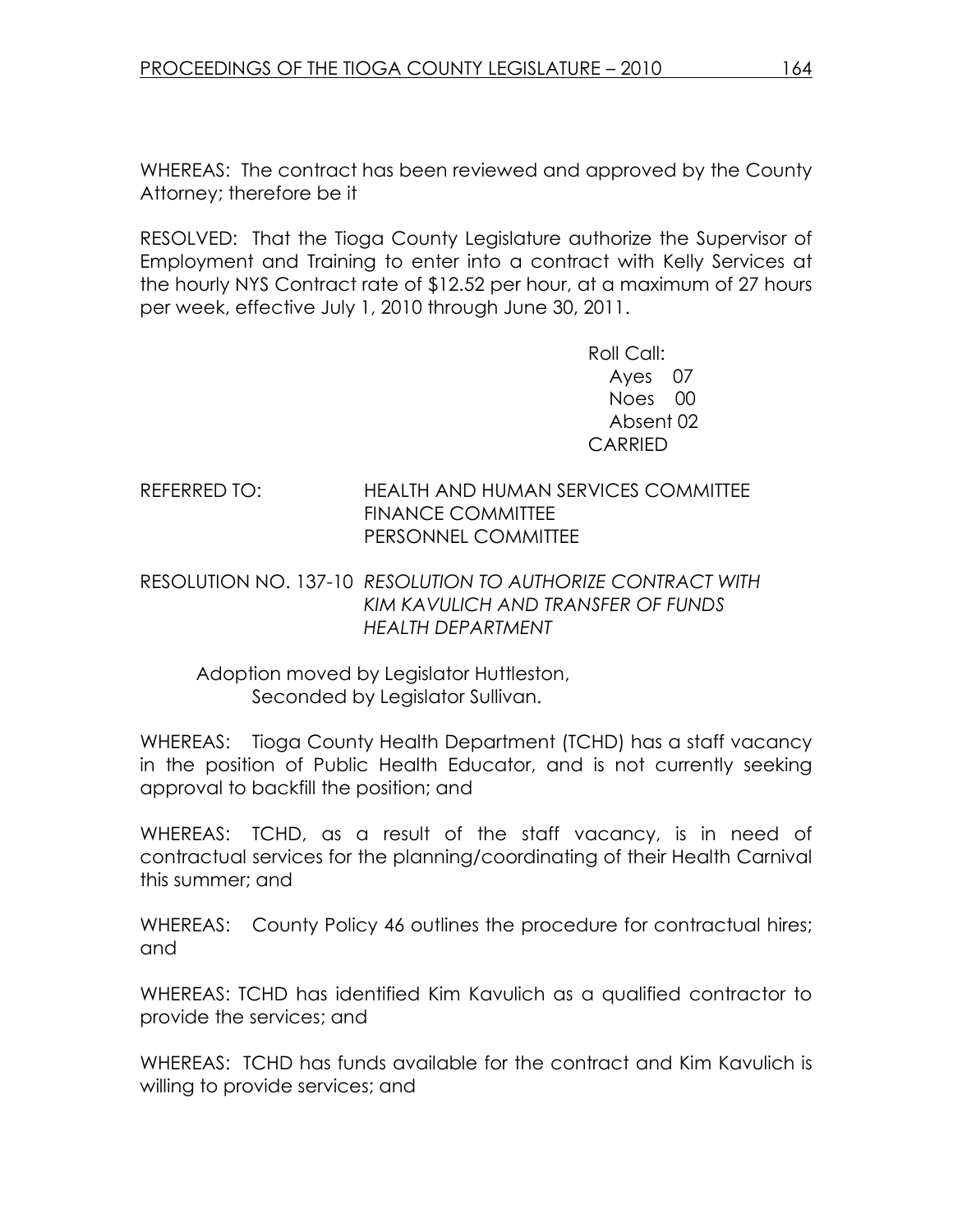WHEREAS: The cost of the contract for services is not to exceed \$4,000; and

WHEREAS: The available funds require transfer into the appropriate budget account lines, which requires Legislative Approval; therefore be it

RESOLVED: That the Tioga County Legislature authorize the Public Health Director to enter into contract with Kim Kavulich to provide health services for the period of June 16<sup>th</sup> through August 31, 2010, upon approval of said contract by the Tioga County Attorney; and be it further

RESOLVED: That funds be transferred as follows:

 From: A4012.10-10 Health Education Personal Services \$ 4,000 To: A4012.40-130 Health Education Contract Services \$ 4,000

> Roll Call: Ayes 07 Noes 00 Absent 02 CARRIED

REFERRED TO HEALTH & HUMAN SERVICES COMMITTEE PERSONNEL COMMITTEE

RESOLUTION NO. 138–10 AUTHORIZATION TO FILL POSITION SECRETARY TO THE PUBLIC HEALTH **DIRECTOR** PUBLIC HEALTH DEPARTMENT

 Adoption moved by Legislator Huttleston, Seconded by Legislator Oberbeck.

WHEREAS: The position of Secretary to the Public Health Director has been vacant due to retirement since 12/31/09; and

WHEREAS: The Public Health Director was granted approval by the Legislature at the 04/22/10 work session to begin recruitment efforts for said position; and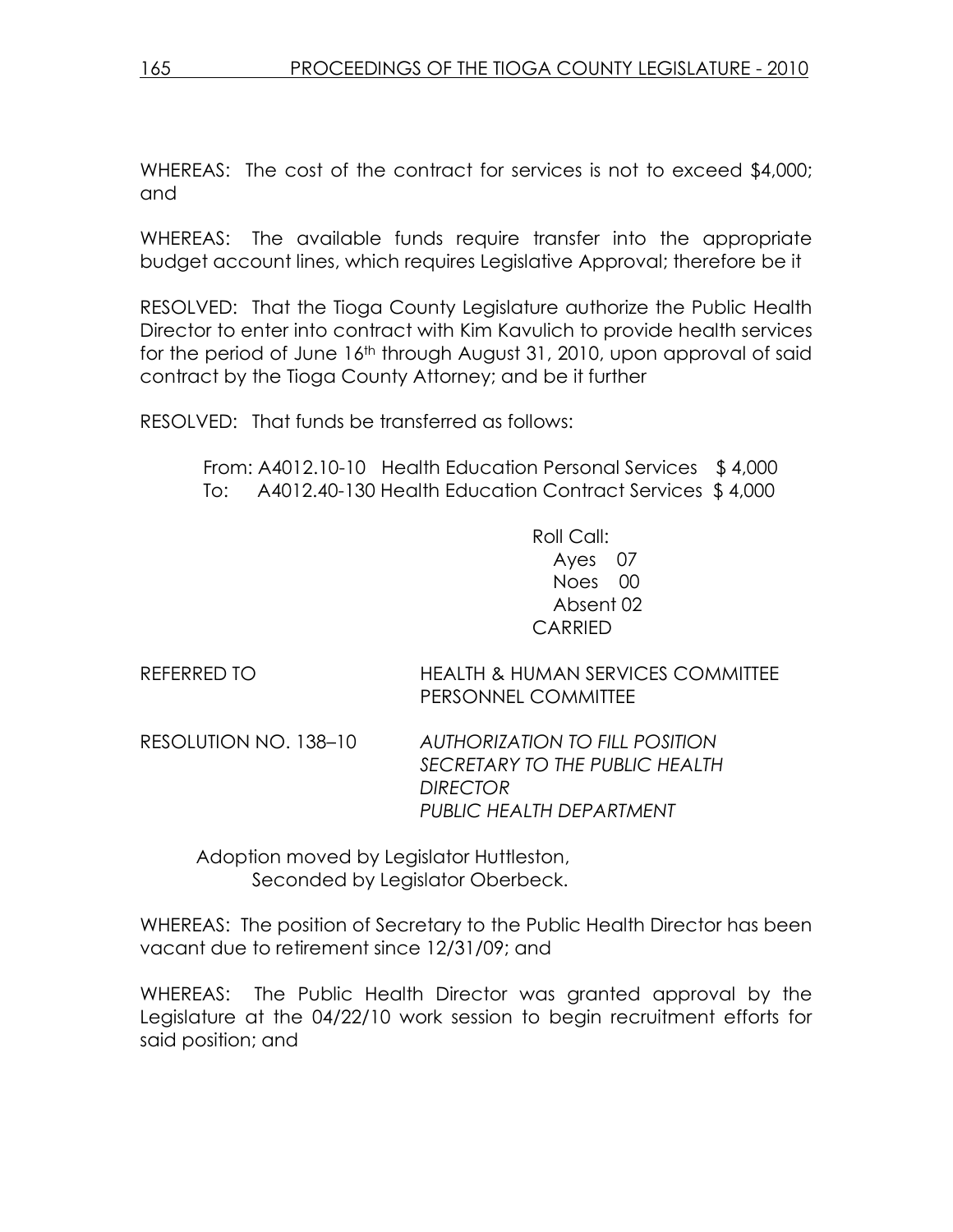WHEREAS: The Public Health Director has conducted interviews from the civil service eligible list for said title and has identified an eligible to whom he wishes to extend an offer of employment; therefore be it

RESOLVED: That the Legislature authorizes the Public Health Director to fill the Secretary to the Public Health Director position at an annual salary of \$26,909, effective 06/16/10.

 On roll call vote on the above resolution, five members voted Aye, Legislators McEwen and Quinlan voting no, Legislators Monell and Weston being absent, and the resolution was adopted.

| REFERRED TO | PUBLIC SAFETY COMMITTEE |
|-------------|-------------------------|
|             | FINANCE COMMITTEE       |
|             | PERSONNEL COMMITTEE     |
|             |                         |

### RESOLUTION NO. 139–10 RATIFY COLLECTIVE BARGAINING AGREEMENT WITH TIOGA COUNTY LAW ENFORCEMENT UNION

 Adoption moved by Legislator McEwen, Seconded by Legislator Roberts.

WHEREAS: The County and the Tioga County Law Enforcement Union (TCLEU) have been negotiating since June, 2008; and

WHEREAS: The TCLEU contract expired December 31, 2008; and

WHEREAS: The terms of a contract for the period January 1, 2009- December 31, 2012 have been agreed upon by the negotiating teams; and

WHEREAS: The TCLEU ratified the Tentative Agreement by a vote of its members on May 19, 2010; therefore be it

RESOLVED: That the Legislature hereby ratifies the terms of the Tentative Agreement and authorizes the County Treasurer to appropriate the necessary funds each year of the collective bargaining agreement.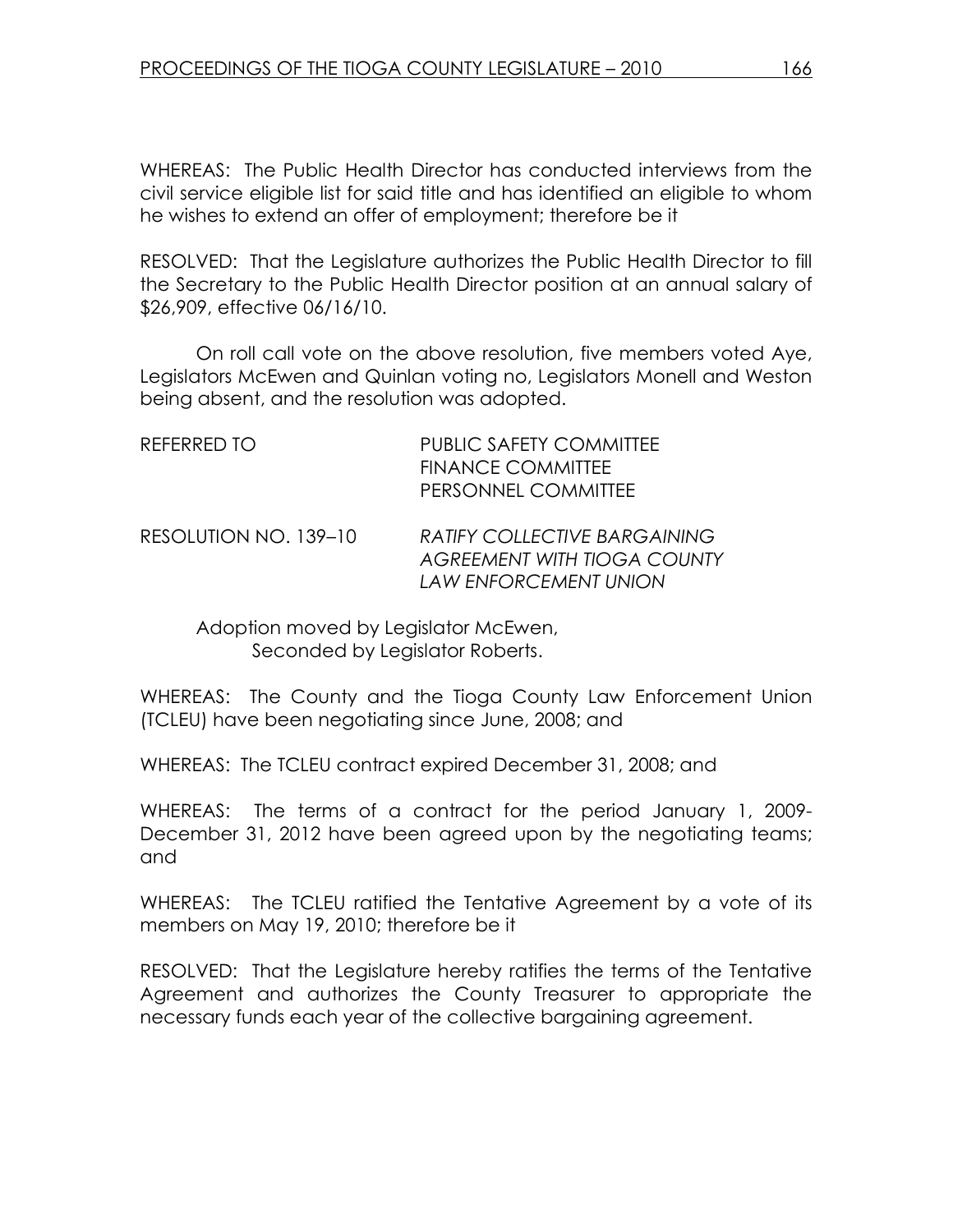Roll Call: Ayes 07 Noes 00 Absent 02 CARRIED

REFERRED TO: LEGISLATIVE WORKSESSION PERSONNEL COMMITTEE

RESOLUTION NO. 140-10 STANDARD WORK DAY AND REPORTING RESOLUTION TIOGA COUNTY LEGISLATURE

 Adoption moved by Legislator Sullivan, Seconded by Legislator Oberbeck.

RESOLVED: That the County of Tioga hereby establishes the following as standard work days for elected and appointed officials, and will report the following days worked to the New York State and Local Employees' Retirement System based on the record of activities maintained and submitted by the following officials to the Clerk of this body;

| Title                    | Name                   | Standard<br>Work Day<br>(hrs/day) | <b>Term</b><br>Begins/Ends | Participates<br>in Employer's<br>Time Keeping<br>System<br>(Y/N) | Days/Month<br>(based on<br>Record of<br>Activities) |
|--------------------------|------------------------|-----------------------------------|----------------------------|------------------------------------------------------------------|-----------------------------------------------------|
| <b>Elected Officials</b> |                        |                                   |                            |                                                                  |                                                     |
| Legislator               | Loretta<br>Sullivan    | 6                                 | 1/1/2009-<br>12/31/2011    | N                                                                | 7.64                                                |
| Legislator               | <b>Tracy</b><br>Monell | 6                                 | 1/1/2009-<br>12/31/2011    | N                                                                | 7.31                                                |

And be it further

RESOLVED: That the Tioga County Legislature does hereby attest that the above elected and appointed officials have submitted their three-month log of activities and such are on file with the Legislative Clerk.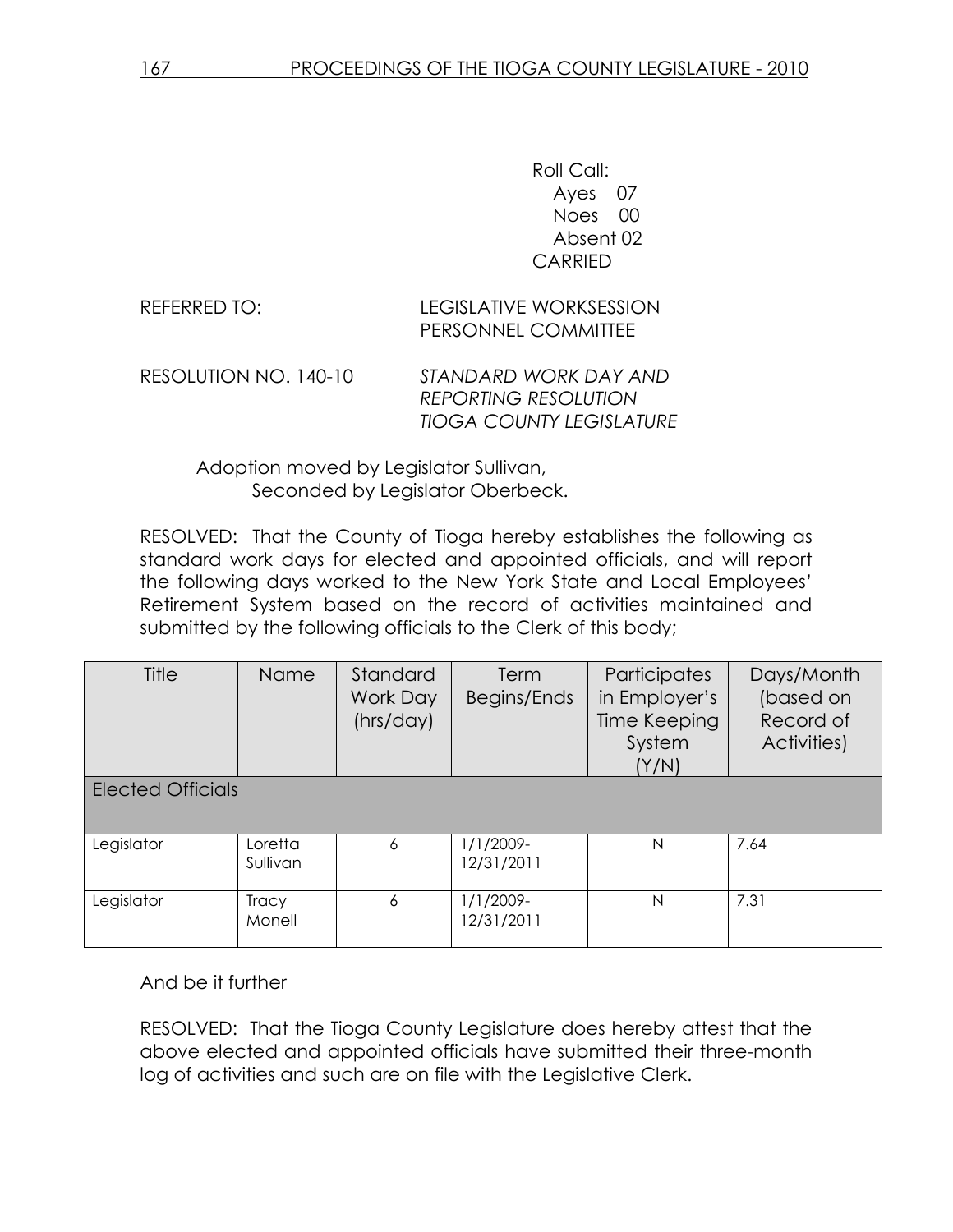Roll Call: Ayes 07 Noes 00 Absent 02 CARRIED

 Legislator Oberbeck made a motion to consider the following latefiled resolution, seconded by Legislator Roberts and carried.

REFERRED TO: FINANCE/LEGAL COMMITTEE RESOLUTION NO. 141-10 AUTHORIZE TIOGA COUNTY TO HIRE MANASSE AND SON AUCTIONEERS TO AUCTION REAL PROPERTY ACQUIRED BY COUNTY FORECLOSURE

 Adoption moved by Legislator McEwen, seconded by Legislator Roberts.

WHEREAS: James P. McFadden, Tioga County Treasurer and tax enforcement officer is in charge of implementing the tax foreclosure of properties under Article Eleven of the New York State Real Property Tax Law; and

WHEREAS: Tioga County is the owner of numerous properties which it has acquired for delinquent taxes, which are surplus to the County needs; and

WHEREAS: The Treasurer has recently conducted a request for proposal for auction services and received responses from three auction companies; and

WHEREAS: Manasse and Son Auctioneers is qualified and has the experience to perform the services of a public auction and Manasse and Son Auctioneers has agreed to compensation of a uniform seven percent (7%) buyers premium, Tioga County will pay no expenses; and

WHEREAS: It is the intent of the Tioga County Legislature to place the properties back on the tax rolls; be it therefore